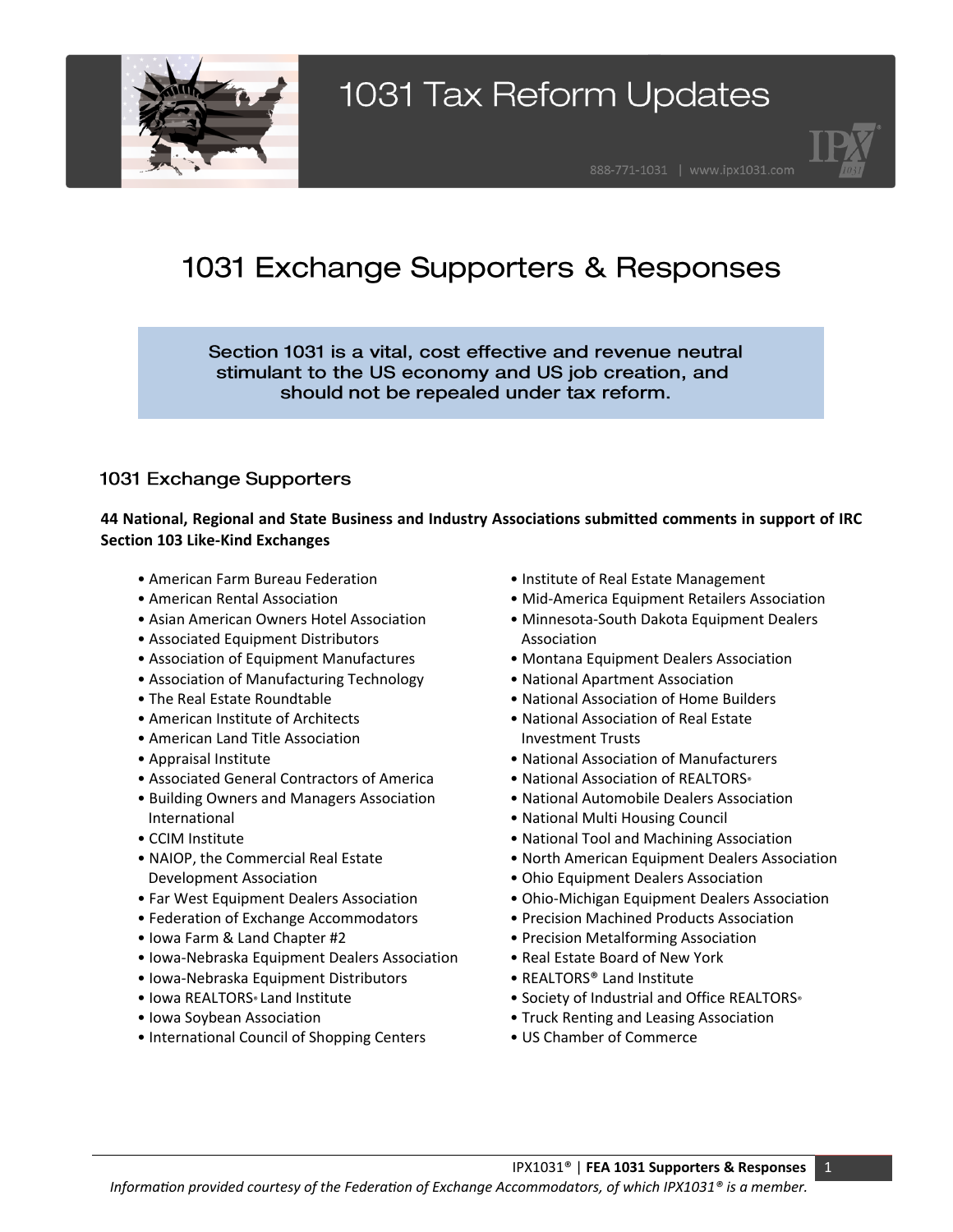



On November 21, 2013, the Senate Finance Committee (SFC) released a staff discussion draft (Finance Discussion Draft) on proposed reforms to cost recovery and tax accounting rules, in which section 1031 Like-Kind Exchanges were targeted for repeal. On February 24, 2014, House Ways and Means Chairman, Dave Camp, released draft legislation to reform the tax code, and section 1031 was similarly targeted for repeal.

Upon release of the Finance Discussion Draft, the SFC invited comments relating to the goals of business tax reform. In response, 44 national, regional and state business and industry associations submitted comments in support of section 1031 and/or opposing the SFC's call for repeal of 1031 Like-Kind Exchanges. These associations called for retention of section 1031 because it serves as a vital and powerful stimulant of the US economy and US job creation.

#### Responses, Comments & Supporting Info

Following is a sampling of public commentary from the 44 associations in favor of section 1031.

#### Comments from a Joint Response by:

**The Real Estate Roundtable, American Institute of Architects, American Land Title Association, Appraisal Institute, Associated General Contractors of America, Building Owners and Managers Association International, CCIM Institute, Institute of Real Estate Management, International Council of Shopping Centers, the Commercial Real Estate Development Association, National Apartment Association, National Association of Home Builders, National Association of Real Estate Investment Trusts, National Association of REALTORS®, National Multi Housing Council, Real Estate Board of New York, REALTORS® Land Institute, Society of Industrial and Office REALTORS®**

"The Finance Discussion Draft would reduce the incentive to acquire, develop, own and improve real property by repealing section 1031 of the tax code and taxpayers' ability to defer capital gain when disposing of real property… if the property is exchange for property of like-kind."

"Deferral of gain on like-kind exchange is a bedrock principle of our tax policy and nearly as old as income tax itself."

"The like-kind exchange rule survived the base-broadening reforms of 1986… Congress has largely left the like-kind exchange rules unchanged since 1924."

"The roll-over of gain on like-kind exchanges ensures a well-functioning, dynamic, and efficient US real estate market… Allowing capital to flow more freely among investments is critical to facilitate commerce and support economic growth and job creation… Like-kind exchanges are particularly critical to the efficient functioning of the large and highly illiquid market for commercial and residential rental property, where the asset is capital intensive, long-lived, and past depreciation deductions greatly increase the tax burden associated with transferring ownership… By helping to get property into the right hands, rather than locking it up to defer tax indefinitely, the like-kind exchange rules facilitate job-creating property upgrades and improvements."

"Like-kind exchanges generate tax revenue for federal, state, and local governments and facilitate land conservation efforts…Like-kind exchanges result in smaller depreciation deductions for the taxpayer going forward."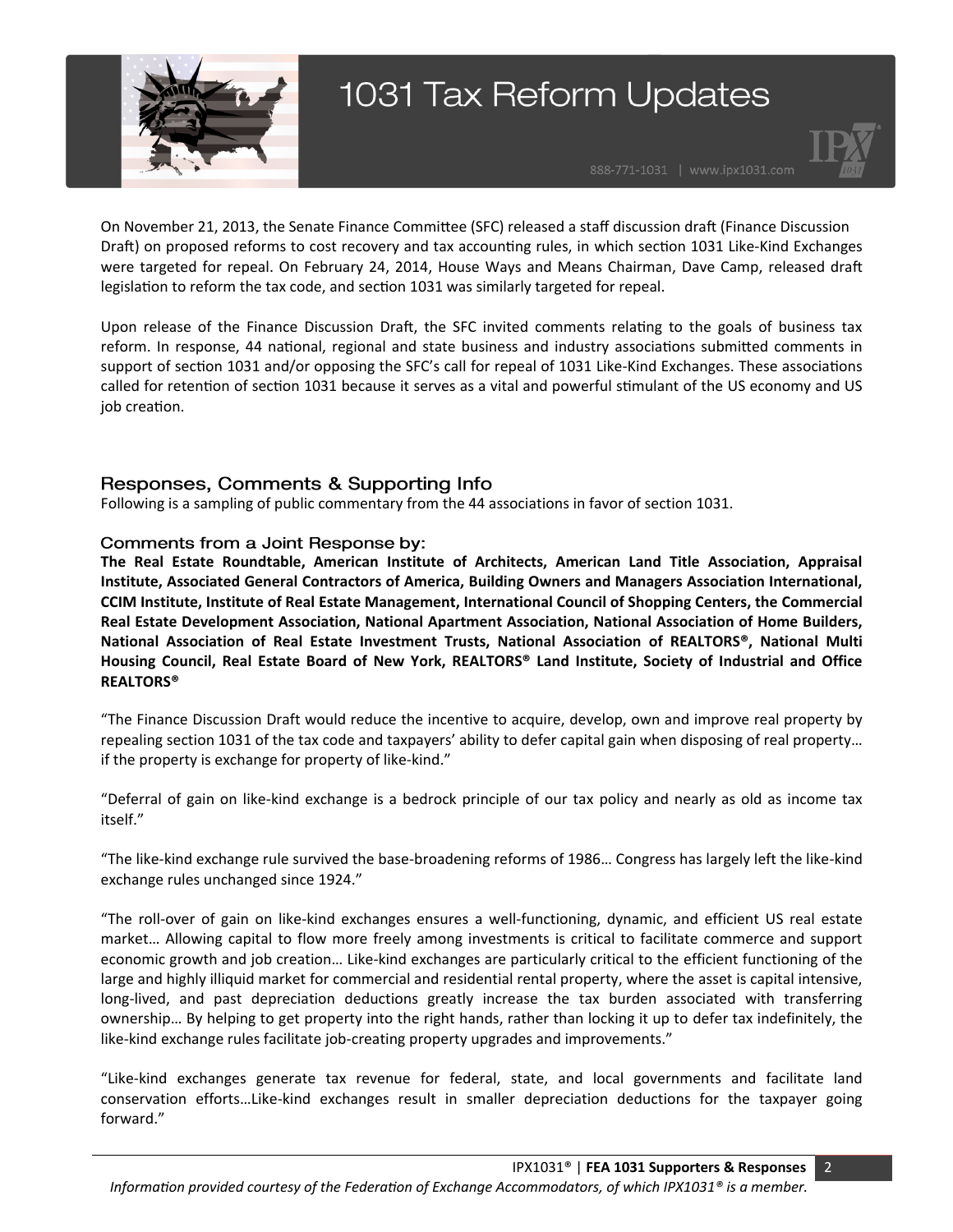



"Like-kind exchanges of real estate generate significant revenue for state and local governments through conveyance, transfer, and recording taxes that are unrelated to the deferral of capital gain. Rather than generating revenue, ending deferral of like-kind exchanges of real property would likely have a chilling effect on real estate transactions, reducing state and local revenue that flows from transaction activity."

"Substituting a "similar use" concept for like-kind exchange rules would violate tax neutrality and weaken the real estate market… [A] "similar use" rule would reduce liquidity in the real estate market, make real estate development more costly, and reduce the likelihood that real property will undergo the improvements and upgrades that often occur when new owners take over the property."

#### **American Farm Bureau Federation**

"Like-kind exchanges are an important tool for farmers and ranchers because they provide opportunities for increased economic efficiencies. Using like-kind exchanges, active farmers and ranchers are able to combine acreage, acquire higher grade land and consolidate parcels into contiguous plots. Many older land owners look to section 1031 as a retirement tool allowing them to sell their farm or ranch, and reinvest elsewhere without diminishing the value of their life savings. Agricultural equipment transactions are undertaken to acquire new machinery that is more technologically advanced or better suited for their operation. Without like-kind treatment, cash-strapped farmers and ranchers are more likely to defer expanding the business and to delay updating their equipment."

#### **US Chamber of Commerce**

"The Chamber welcomes the continuing discussion on tax reform, however, has significant concerns about the Draft Proposal, which concerns are articulated below."

"The Draft Proposal repeals the like kind exchange rules on the theory that they are no longer necessary, as the new pooling regime provides for limited deferral of gain for "pooled property." However, pooled property under the new system does not include real property, which means the Draft Proposal would have the effect of completely repealing like-kind exchange treatment (i.e., deferral of capital gain recognition) on exchanges of real property. Further, even if the property involved in an exchange is pooled property, deferral of gain would be limited under the new regime."

#### **National Association of Manufacturers**

"The NAM also opposes the proposed repeal of the like-kind exchange (LKE) rules that allow taxpayers to replace property with like property, without recognizing gain. Historically, Congress has recognized the fact that, from an economic perspective, taxpayers are in the same position after the property exchange and recognition of gain is unnecessary. A number of manufacturers have captive finance arms to facilitate and support sales and leasing transactions with their customers, and in some cases, to enable sales where financing might otherwise be difficult to obtain. The captive finance arms use LKEs to reduce tax gains and thus, financing costs, enabling them to provide competitive financing for customers. The program provides dual benefits to both the lessor and the lessee. It benefits the lessor by lowering the cost of capital and the lessee with a lower lease payment. LKE helps ensure leasing is a viable, affordable option for customers. The proposed repeal of LKE would decrease cash flows and increase lending costs, which in turn decreases the ability to compete for sales and jobs in US manufacturing.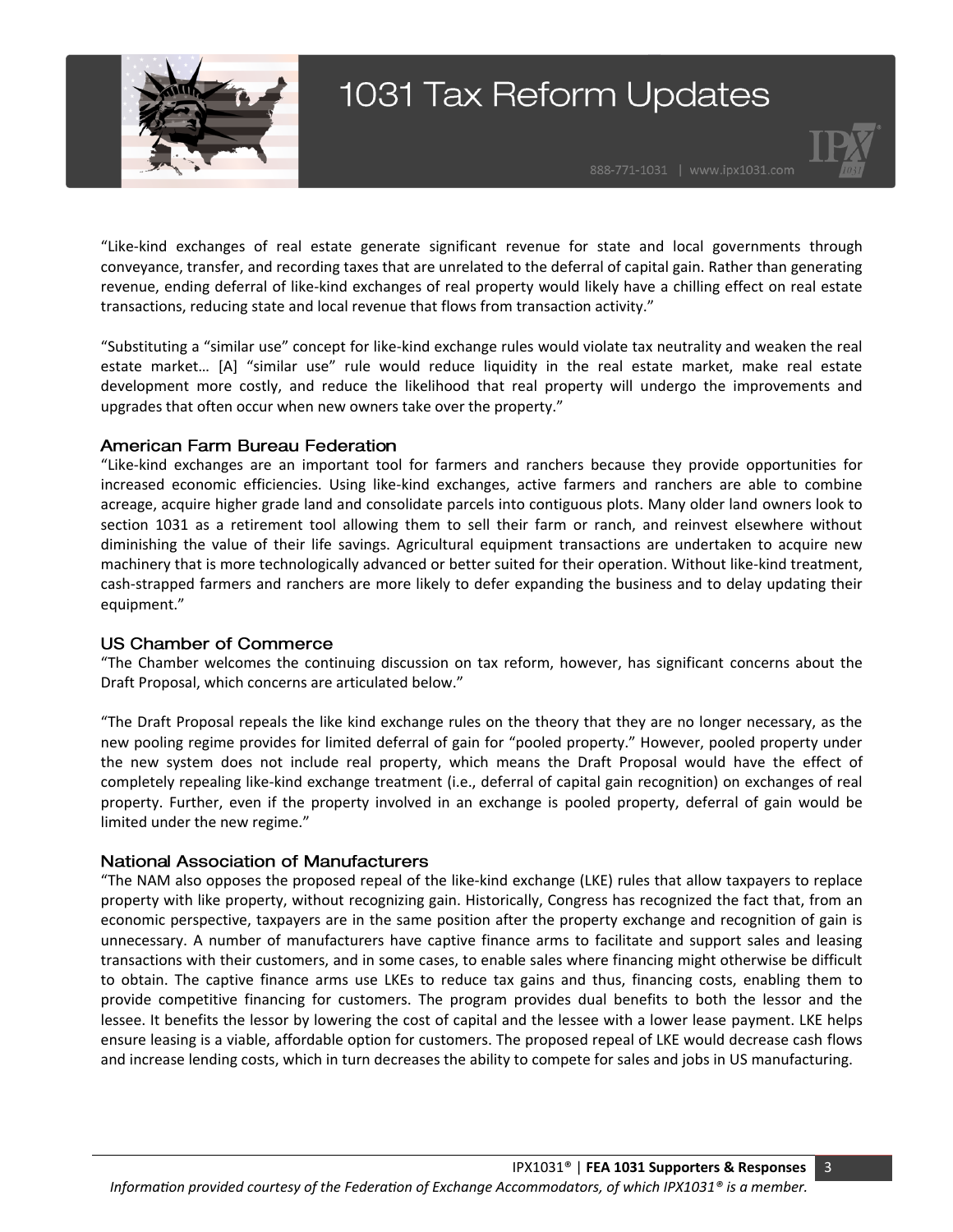



#### Comments from a Joint Response by:

**American Rental Association, Associated Equipment Distributors, Association of Equipment Manufacturers, AMT – The Association for Manufacturing Technology, Far West Equipment Dealers Association, Federation of Exchange Accommodators, Iowa-Nebraska Equipment Dealers Association, Iowa-Nebraska Equipment Distributors, Mid-America Equipment Retailers Association, Minnesota-South Dakota Equipment Dealers Association, Montana Equipment Dealers Association, National Automobile Dealers Association, National Tooling and Machining Association, North American Equipment Dealers Association, Ohio Equipment Dealers Association, Ohio- Michigan Equipment Dealers Association, Precision Machined Products Association, Precision Metalforming Association, Truck Renting and Leasing Association**

"We wish to restate objections… regarding the impact of like-kind exchange repeal… Our organizations represent companies that sell, use, rent, service, lease and manufacture construction, farm, forestry, transportation and mining equipment… We are concerned about the proposal to repeal like-kind exchange, whether independently or as part of broader tax reform. Section 1031 is neither a loophole nor a tax savings vehicle, but rather a powerful economic engine that promotes capital investment, improves business productivity and creates jobs. Tax-deferred exchanges are one of the few incentives available to, and used by, taxpayers of all sizes in all sectors of the economy. The non-recognition exchange policy is premised on the "continuity of investment" and ensures that a taxpayer who continues with the same qualifying investment, with no intervening receipt of cash, is left in the same tax position as if the relinquished asset was never sold. By deferring the tax consequences associated with replacing outdated equipment, LKE helps businesses invest in newer, more efficient and more environmentallyfriendly machinery."

#### **Associated Equipment Distributors**

"AED members are similarly concerned about the repeal of like-kind exchanges (LKE), another part of the current code that encourages capital investment. LKE is heavily used by both AED members and our customers to manage tax consequences of buying and selling equipment. Indeed, based on 2012 members' tax survey and other industry research, we estimate that approximately a quarter of our members have LKE programs in place to manage their rental fleets. The tax liability associated with selling a fully depreciated asset acts as a disincentive to purchase newer, more efficient machinery. By allowing companies to defer that tax liability if they buy a new machine to replace the old, LKE frees up resources that makes the capital investment possible."

#### **Asian American Hotel Owners Association**

"We are convinced section 1031 exchanges should be preserved in their current state. This provision provides tremendous benefit not only to hoteliers, but also to the communities in which our members live and work. Section 1031 exchanges allow hotel owners to have more available capital to invest in additional properties, which then increases economic development within the community, boosts the tax base and results in the creation of more jobs."

#### National Association of Real Estate Investment Trusts

"Section 1031 is at the very essence of how the commercial real estate industry creates jobs, supplies needed investment in communities, meets consumer demands, and increases property values. Adding layers of taxes to a like kind exchange when the taxpayer receives no cash from the exchange would curtail these needed investments, limit promotion of conservation and could lead many investors to instead retain their current investments, leading to a "lock-up" effect that is detrimental to economic growth."